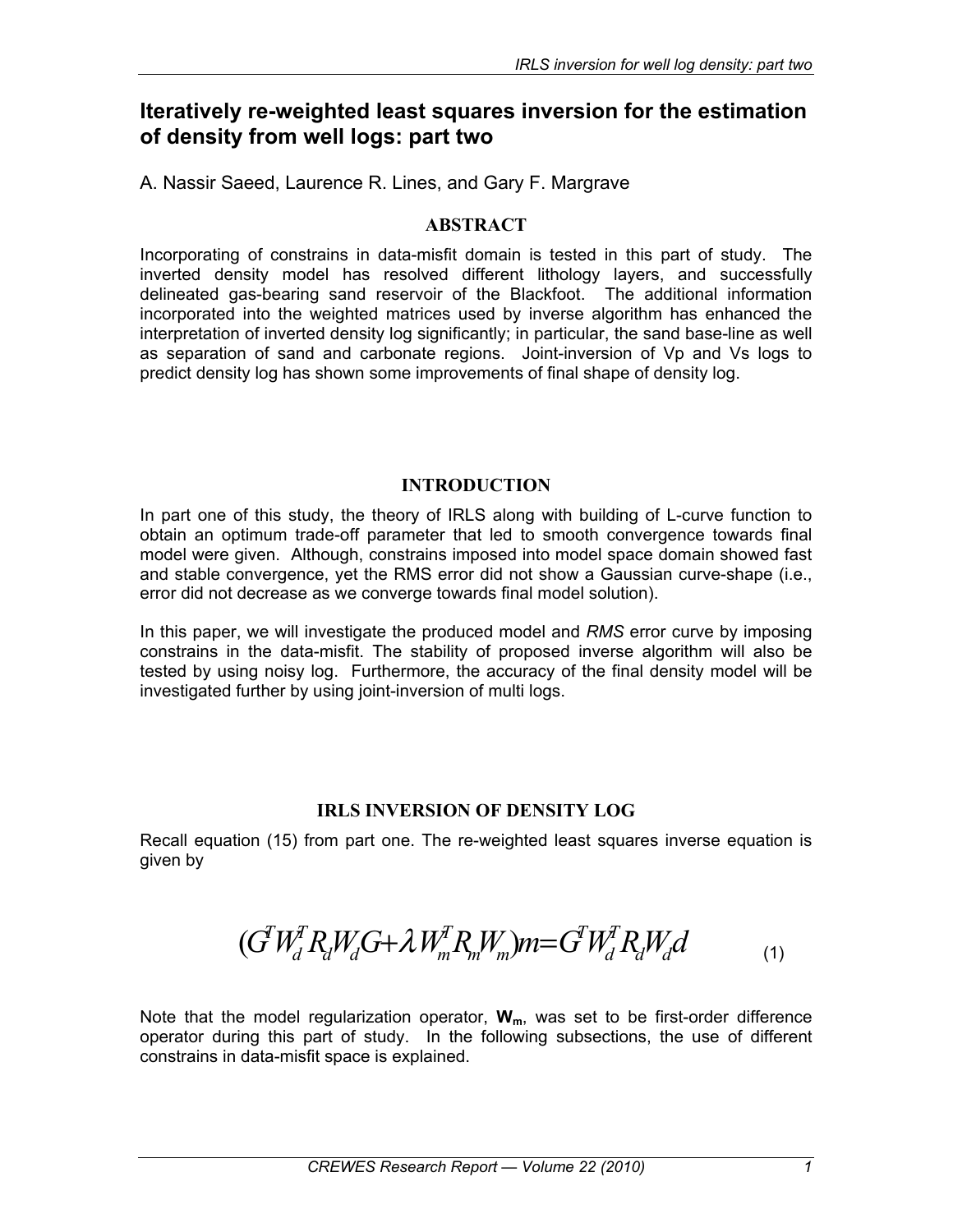### *The weight matrix*  $W_d$

Several methods to estimate the weighted matrix  $W_d$  have been tested and incorporated in the data misfit domain. These weight matrices have size of M x M, where zeros take up much spaces of the matrices sizes. One can utilize the sparse matrix technique (Varga, 1962) where only non-zero values with their indices are saved in disk memory. In the following subsections, explanations for each of weight method used are given.

## **Standard deviation of measured and residual**

In geophysical inversion, it is assumed that the model parameter errors are independent and normally distributed (Aster et. al., 2005). Typically,  $W<sub>d</sub>$  contain information about standard deviation of measurement error. For the fist iteration,  $W_d$  in equation (1) was set to be identity matrix, and for subsequent iterations, the standard deviation is calculated by

$$
\sigma = \sqrt{\frac{1}{m-n} \sum_{i=1}^{m} r_i^2}
$$
 (2)

Note that in equation (1), the weighted matrix,  $W_d$ , is scaled by the measured field density data, *dobs*, in order to test the stability of the algorithm. Figure (1) shows the inverted section of density log, while figure (2) is a display of RMS plotted for all iterations.

### **Robustness normalized by Std. deviation**

The fractional  $\ell_1 - \ell_2$  norm scaled by standard deviation (Rücker and Günther, 2006) is also tested in this study. The weighted function is written in explosive form as,



Figure (3) show the inverted density log, while figure (4) is associated *RMS* error during inversion. Note that the final model converged towards the final model within few numbers of iterations compared to previous constraint methods used.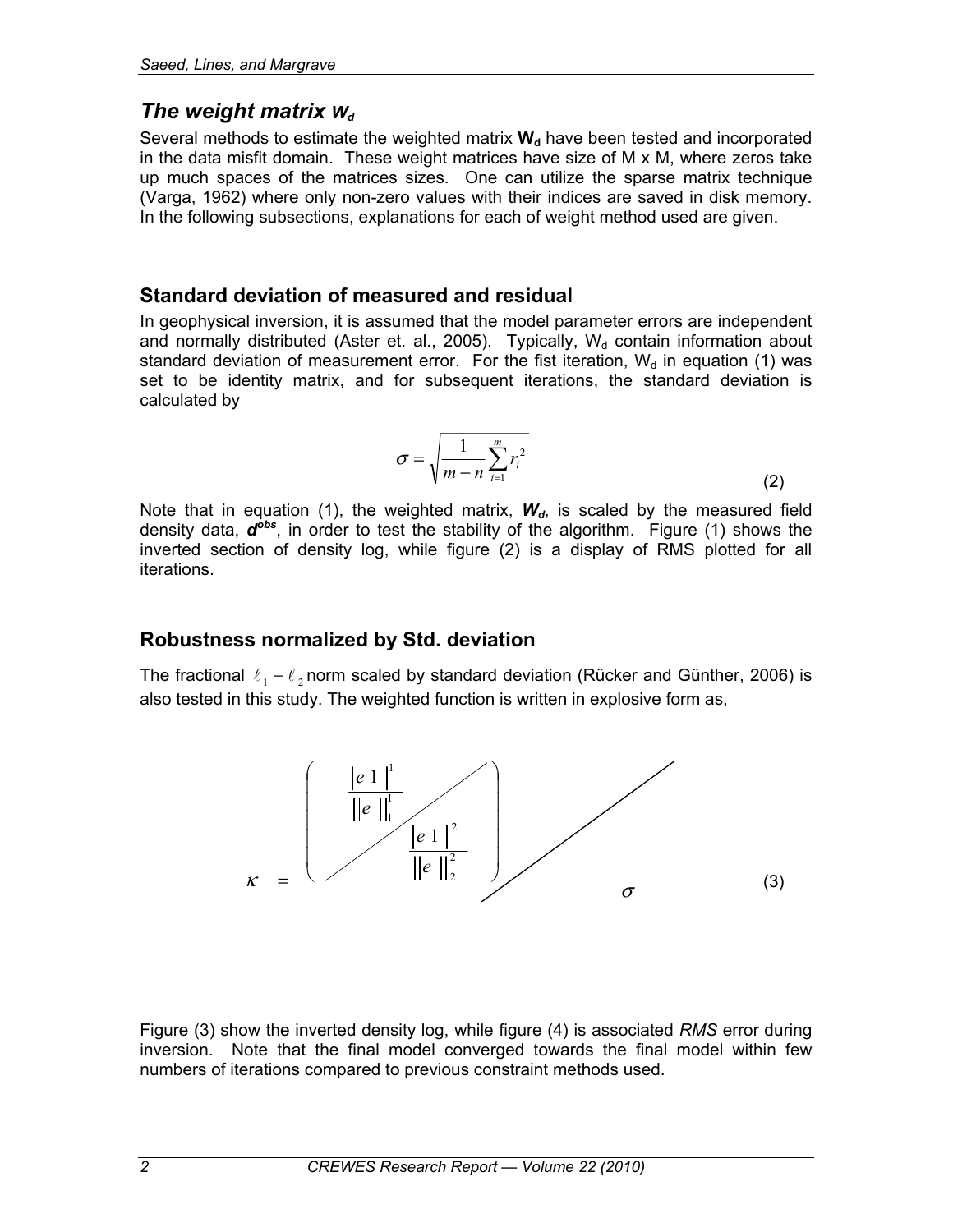

FIG.2.Well 08-08: *RMS* error during IRLS inversion of density log.  $W_d = \sigma$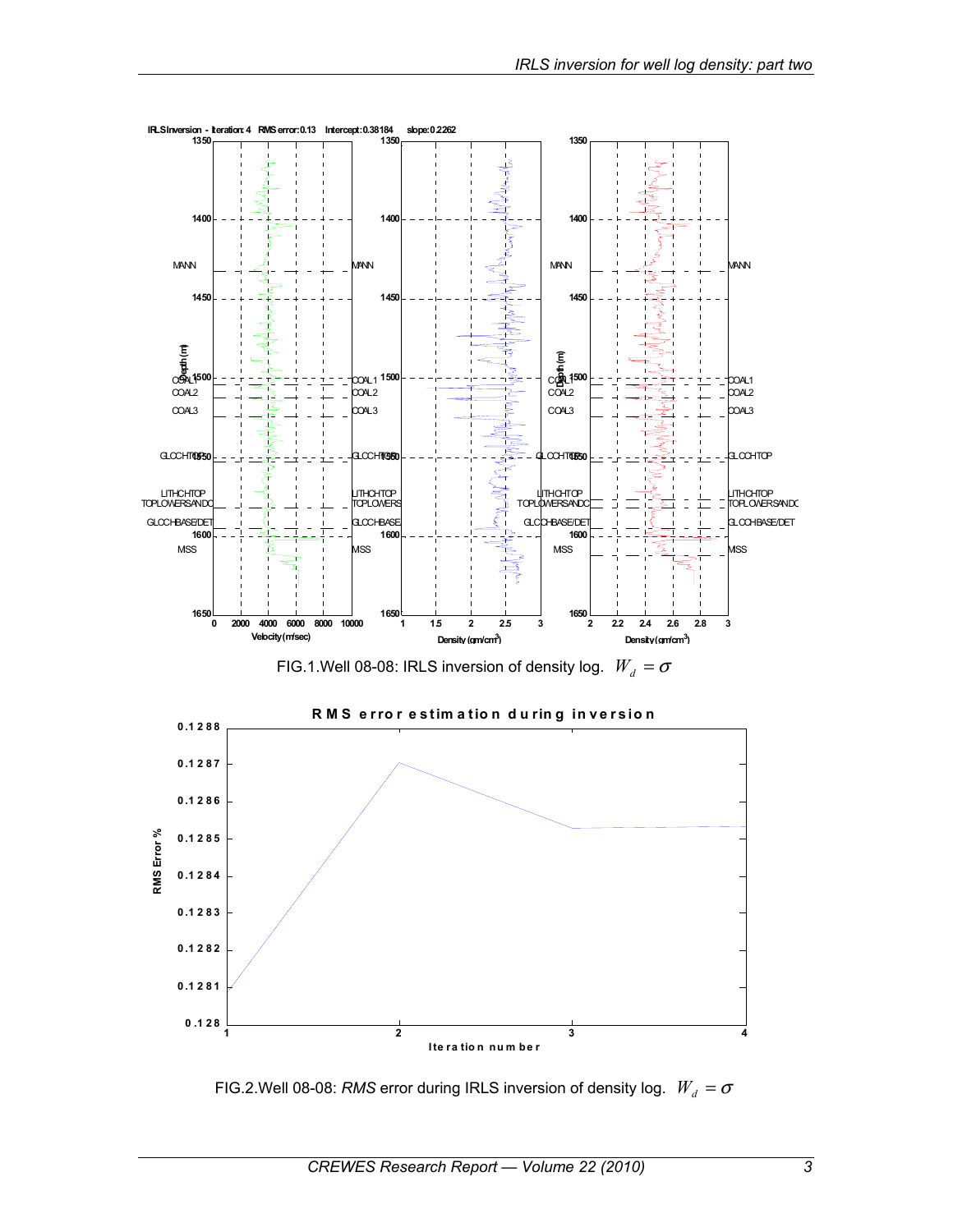

FIG.3. Well 08-08: IRLS inversion of density log using fractional  $\ell_1 - \ell_2$  norms scaled by standard deviation.



FIG.4. Well 08-08: RMS error during IRLS inversion of density log using fractional  $\ell_1 - \ell_2$  norms scaled by standard deviation.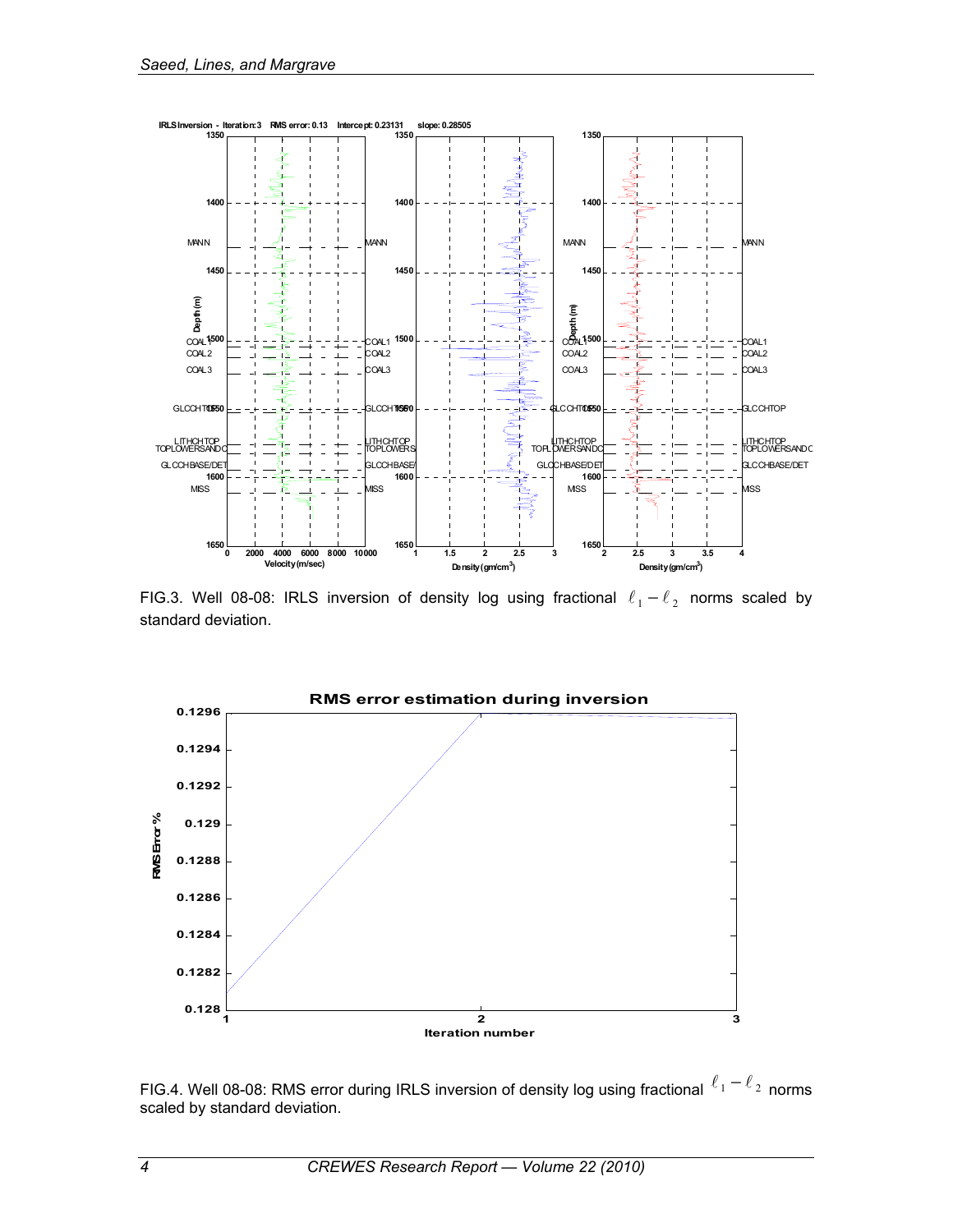# **Hybrid**  $\ell_1 / \ell_2$  norms

The hybrid  $\ell_1 / \ell_2$  norms (Bube and Langan, 1997) method is also tested in this study. The norms were scaled by modified Darche(1989) tuning constant  $\tau$ . The modified *Darche*, (1989) threshold  $\tau$ , that can be used as tuning constant, is written as,

$$
\tau = \frac{\text{max}|r|}{100} \tag{4}
$$

where r is residual.

The hybrid  $\ell_1 / \ell_2$  norm is then written as

$$
W_{ii} = \left[1 + \left(r_i / \tau\right)^2\right]^{-0.25}
$$
 (5)

The inverted density log is given in figure (5), while the RMS error in figure (6) converges to pre-set tolerant limit.

### **Huber and Tukey's constraints**

The maximum likelihood estimator, often referred as M-estimator, has been widely used in linear regression problems (Hong and Chen, 2005) to reduce the influence of outliers. The M-estimator is defined as the solution of the minimization cost function, which can be expressed as,

$$
g(x) = \sum_{i=1}^{N} \rho \frac{(r_i(x))}{s}
$$
 (6)

Where ρ is an even, continuously differential function (Wolke and Schwetlick, 1998), *s* is a scaling factor of the residual  $r<sub>i</sub>$ . The scaling parameter, *s*, used in this study is the median absolute deviation, MAD (Holland and Welsch, 1977). The most common Mestimators are the *Huber* estimator (Huber, 1981), and is written as

$$
\rho_{H}(r) = \begin{cases} \frac{1}{2}r^{2} & \text{for } |r| \leq \xi \\ \xi |r| - \frac{1}{2}\xi^{2} & \text{for } |r| > \xi \end{cases}
$$
 (7)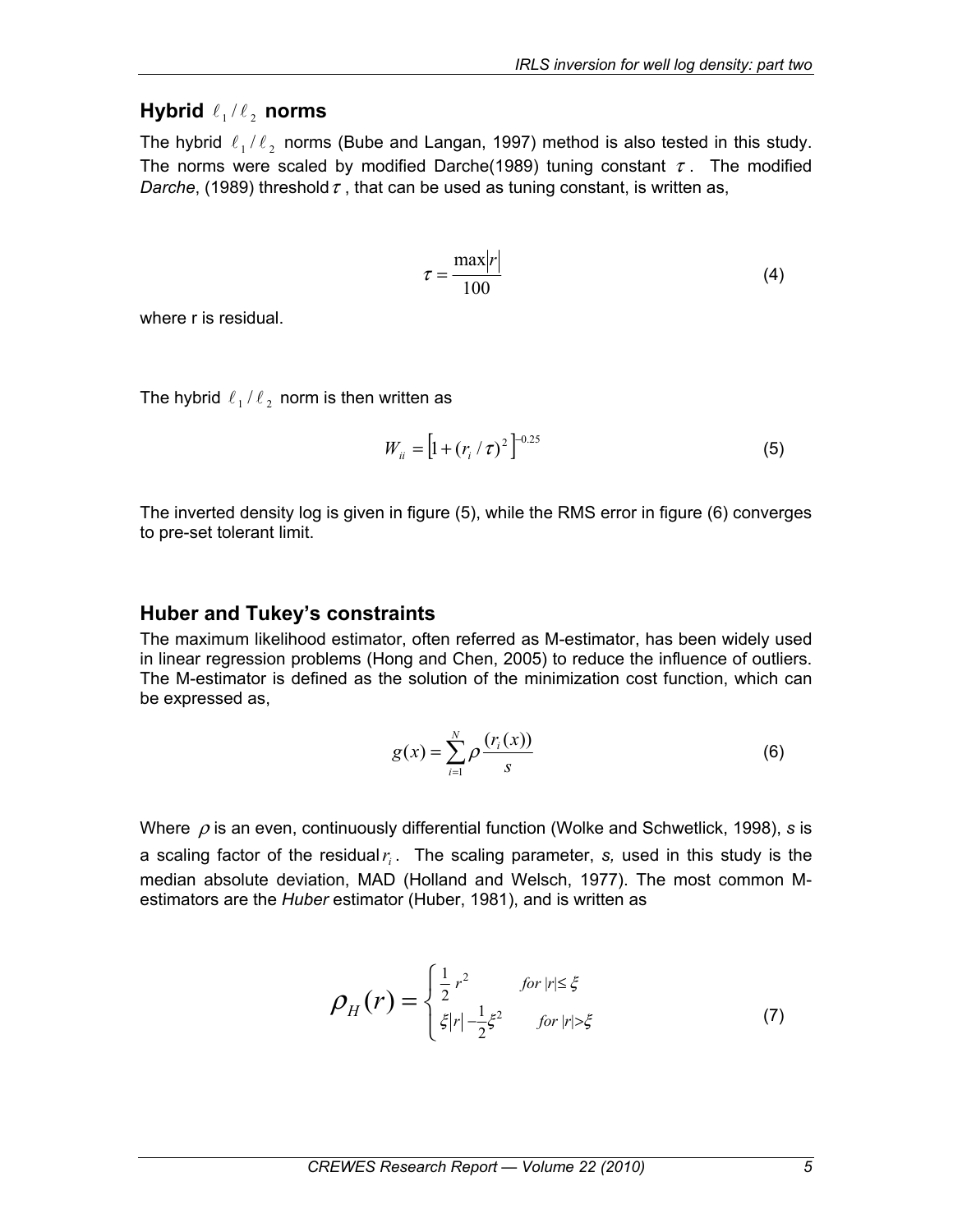

FIG.5. Well 08-08: IRLS inversion of density log using hybrid  $\ell_1 - \ell_2$  norms.



FIG.6. Well 08-08: RMS error during IRLS inversion of density log using hybrid  $\ell_1 / \ell_2$  norms.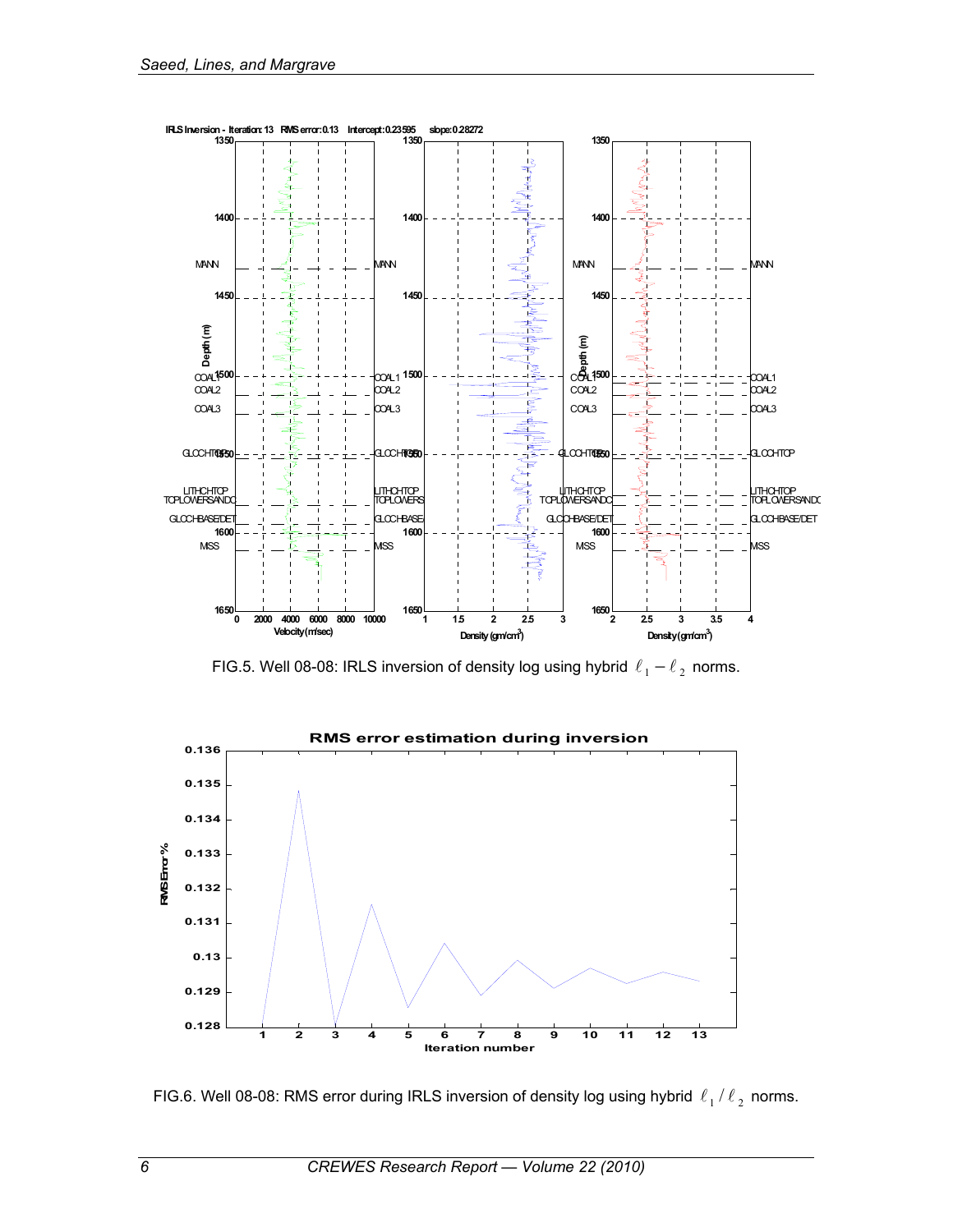While the Tukey bi-square estimator (Tukey, 1960) is written as,

$$
\rho_T(r) = \begin{cases} \frac{\xi^2}{6} \left\{ 1 - \left[ 1 - \left(\frac{r}{\xi}\right)^2 \right]^3 \right\} & \text{for } |r| \le \xi\\ \frac{1}{6}\xi^2 & \text{for } |r| > \xi \end{cases}
$$
 (8)

where  $\zeta$  is a tuning constant.

It is common to choose  $\xi = 1.345\sigma$  for *Huber* estimator and  $\xi = 4.685\sigma$  for *Tukey* bisquare (or bi-weight) estimator, since these values offer robustness against outliers, yet produce 95% efficiency when the error are normally distributed (Huber, 1981).

Denote *k* as iteration step, the weight function for Huber and Turkey can be explicitly written as

$$
\omega_{H}^{(k)} = \begin{cases} 1 & \text{for } |r^{(k-1)}| \leq \xi \\ \frac{\xi}{|r^{(k-1)}|} & \text{for } |r| > \xi \end{cases}
$$
(9)

$$
\boldsymbol{w}_{T}^{(k)} = \begin{cases} \left[1 - \left(\frac{r^{(k-1)}}{\xi}\right)^{2}\right]^{2} & \text{for } |r^{(k-1)}| \leq \xi\\ 0 & \text{for } |r| > \xi \end{cases}
$$
 (10)

Because  $\omega$  is a prior unknown, an iteratively reweighted least square (IRLS) inversion is required. Note that the tuning constant given earlier did not produce a converged solution for equation (1). Therefore a modification for the tuning constant is needed to stabilize the IRLS inverse algorithm. In this study, a modification of Huber's and Darche's estimated tuning constant is established. The new tuning constant for Huber and Tukey weight function are respectively written as,

$$
\xi_H = 1.345 \frac{\text{max}|r|}{100} \tag{11}
$$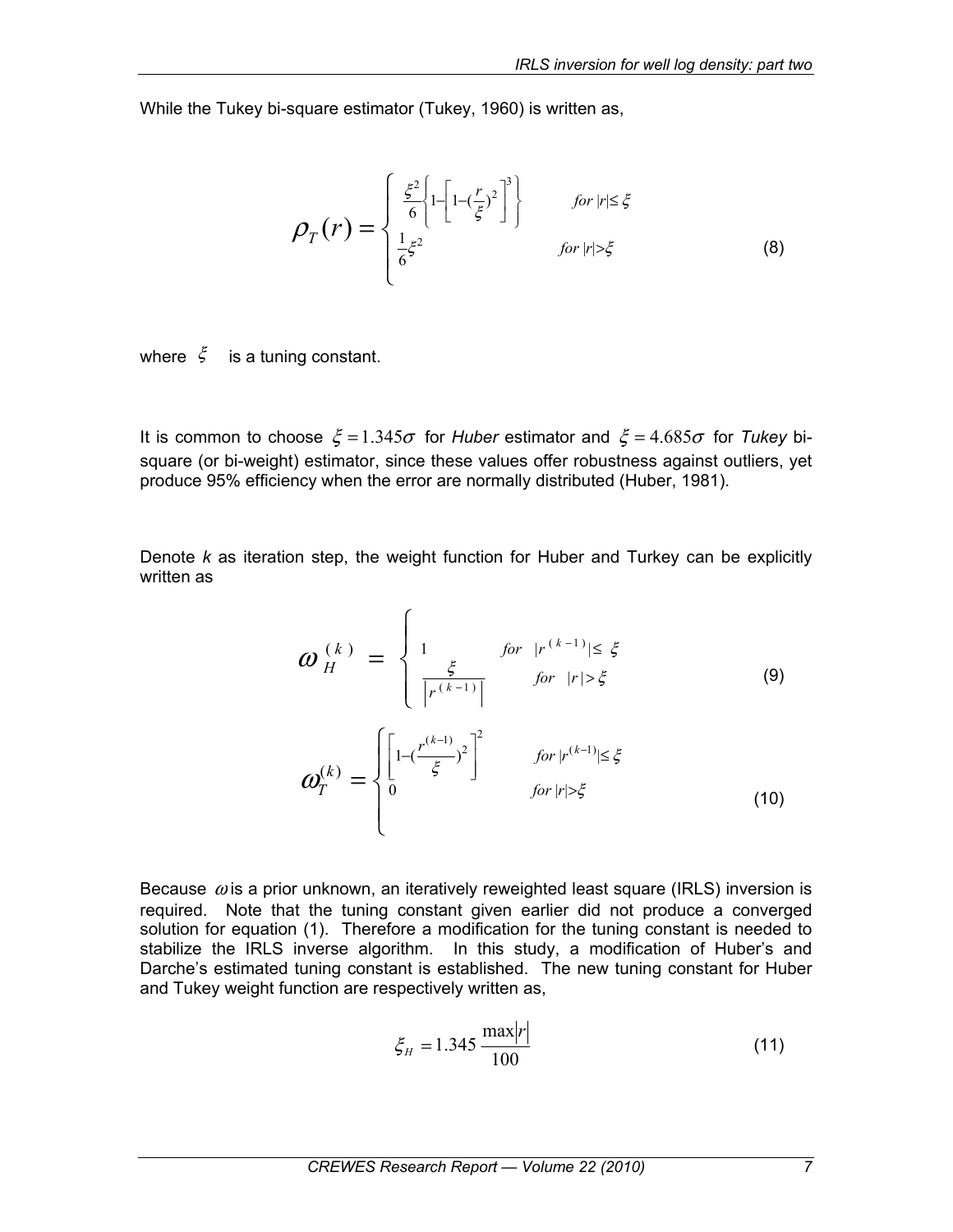$$
\xi_T = 4.685 \frac{\text{max}|r|}{100} \tag{12}
$$

The new tuning constants in equations (11 and 12) are used, and have shown some improvement in terms of convergence and accuracy for resulting models. However, the scale parameter of the *median absolute deviation*,(MAD) has shown better convergence among other tuning constants in producing final inverted section (figure 7) using Huber weight function. The RMS error in figure (8) reaches minimum level.



FIG.7. Well 08-08: IRLS inversion of density log using Huber weight function.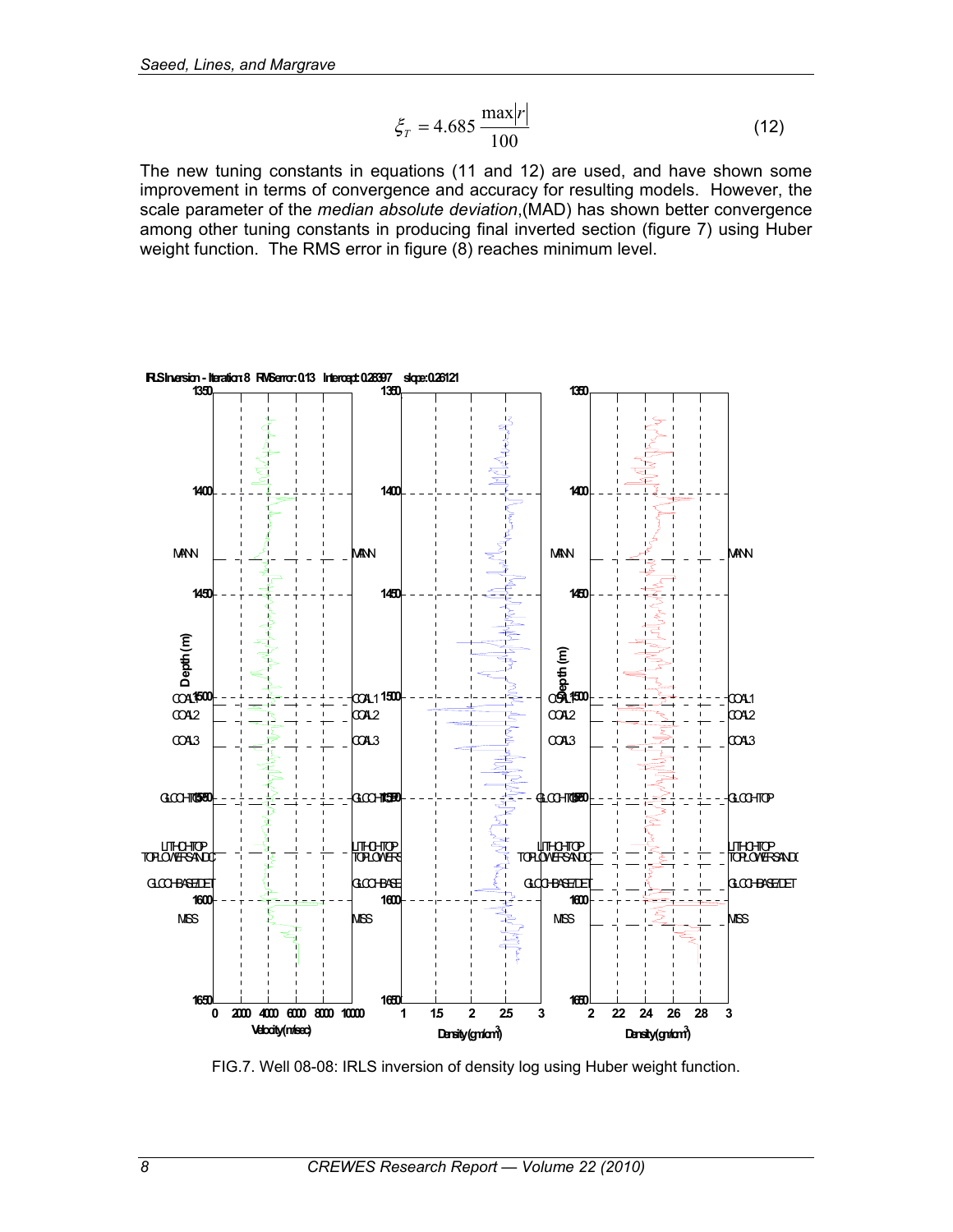

FIG.8. Well 08-08: RMS error during IRLS inversion using Huber weight function.

The inverted section in figure (9) by using bi-square Tukey weight function shows slight difference compared to the inverted section in figure (7) using the Huber weight function. However, the RMS error in figure (10) is slightly higher than of the Huber weight function (see figure, 8). Furthermore, the intercept and slope values estimated using Tukey weight function shows lowest intercept and higher slope values respectively compared to previous weight functions used in data and model domains.

### **The Annealing M-Estimator**

The RMS error graphs in previous section have shown oscillations of error as program tried to converge to pre-set tolerance value. In order to stabilize convergence issue, *Li*, (1996) presented a modified robust M-estimator called annealing M-estimator, often referred as **AM**-Estimator. It gives a global solution, and is very stable and has good behavior in regards to percentage of outliers and noise variance.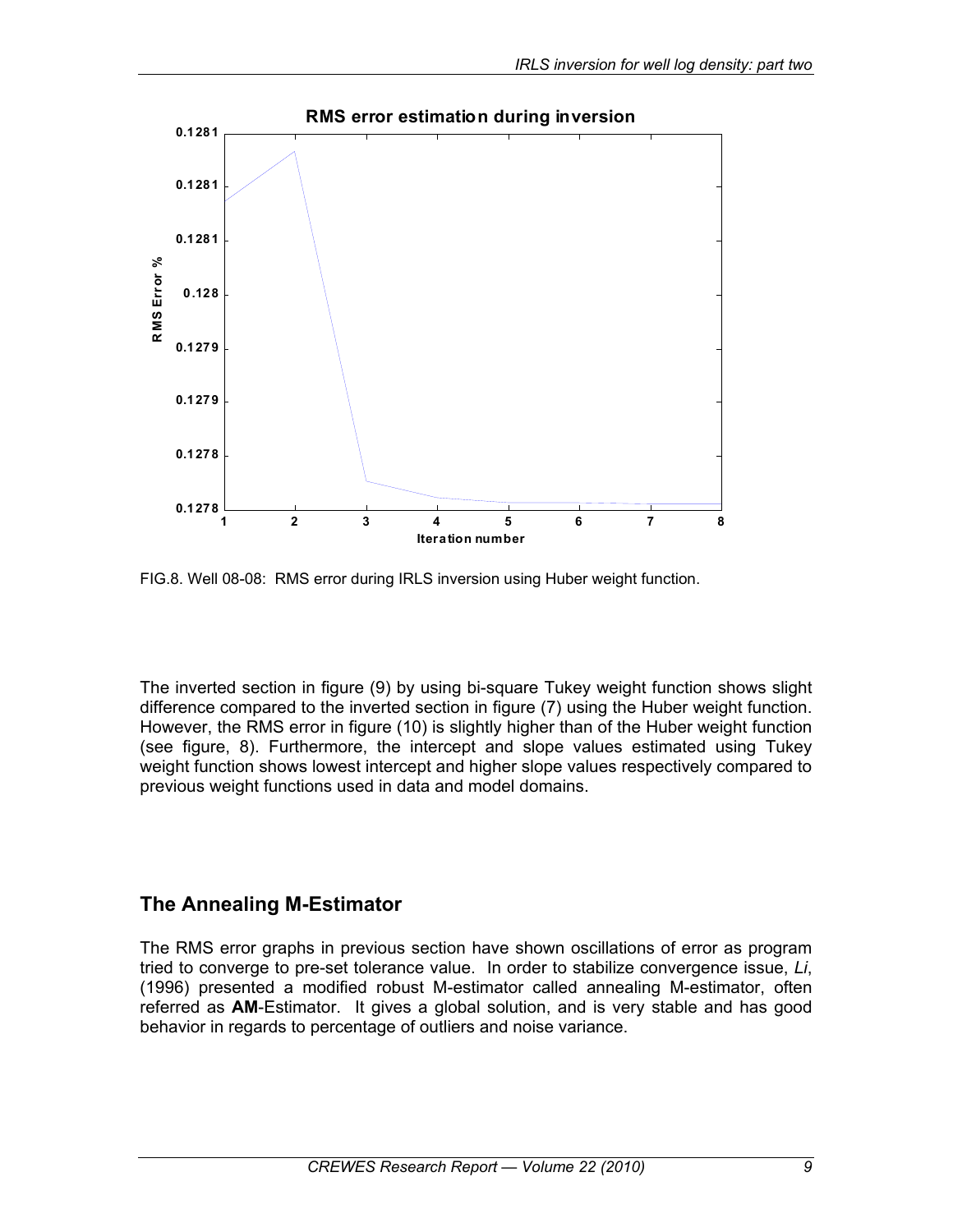

FIG.9. Well 08-08: IRLS inversion of density log using Tukey bi-square weight function.



FIG.10. Well 08-08: RMS error during IRLS inversion using Tukey weight function.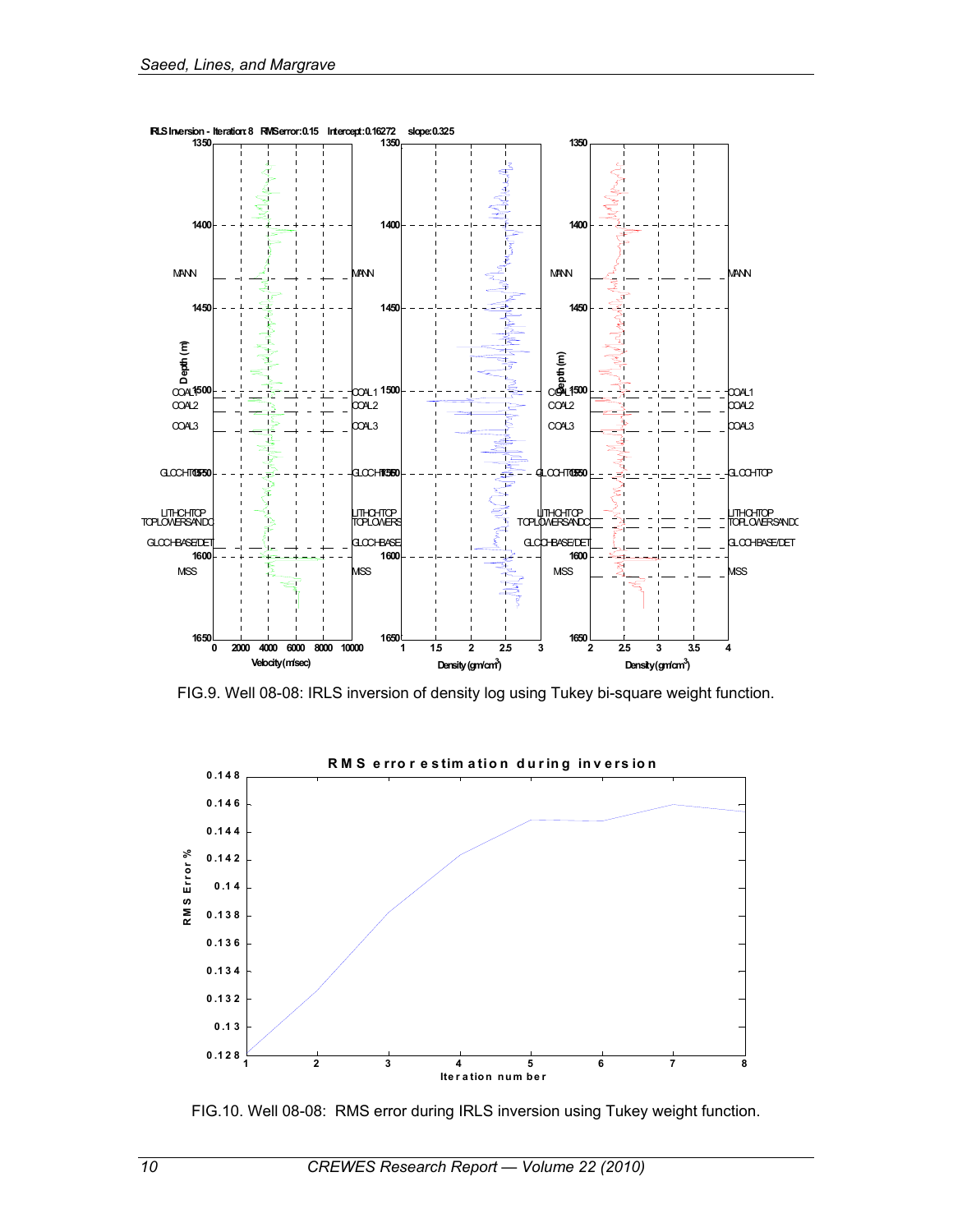The scale, *s*, in M-function is replaced by parameter  $\gamma$  in AM-estimator that is approaching 0<sup>+</sup> during the processing. The AM-estimator under  $\gamma$  is defined by

$$
f_{\gamma} = \frac{\sum_{i} h_{\gamma}(\eta_{i}) r_{i}}{\sum_{i} h_{\gamma}(\eta_{i})}
$$
(13)

where  $h_{\nu}(\eta_i)$  is an adaptive interaction function parameterized by  $\gamma$  (Li, 1996).

The adaptive interaction function is given by

$$
h_{\gamma}(\eta_i) = \frac{1}{1 + (\eta^2 / \gamma)}
$$
\n(14)

Where  $h_{\gamma}$  acts as interaction weighting function and  $\eta_i = r_i$ .

In the inversion algorithm, the parameter  $\gamma$  was initially set equal to the Huber tuning constant,  $\xi_i = 1.345\sigma$  and then minimized after 1<sup>st</sup> iteration by  $\xi_{i+1} = \xi_i - \xi_i / 4$ . Figure (11) shows the inversion model of density log, while figure (12) shows a good convergence where the RMS error reached a minimum magnitude after 4<sup>th</sup> iteration.

#### **COMPARISONS OF RESULTS FROM MODEL AND DATA CONSTRAINS**

The plot in figure (13) shows the measured density plotted versus predicted density (where weight was added to data-space) while the residual is color coded. Figure (14) shows same plot but for weight in model-space. Note that the residual in model-space is slightly higher than residual resulted from weight imposed to data-space.

However, both figures show that majority of point have small magnitude of residuals. Furthermore, these figures allow us examine points with high residual that are substantially having high error percentage. Hence, one can later either adjust or trim these outliers.

A successful inverse algorithm is achieved when its residual follows a Gaussian error distribution (Claerbout and Muir, 1973). Figure (15) shows the RMS error graph for different weights used in this study that successfully converged to pre-set tolerant value.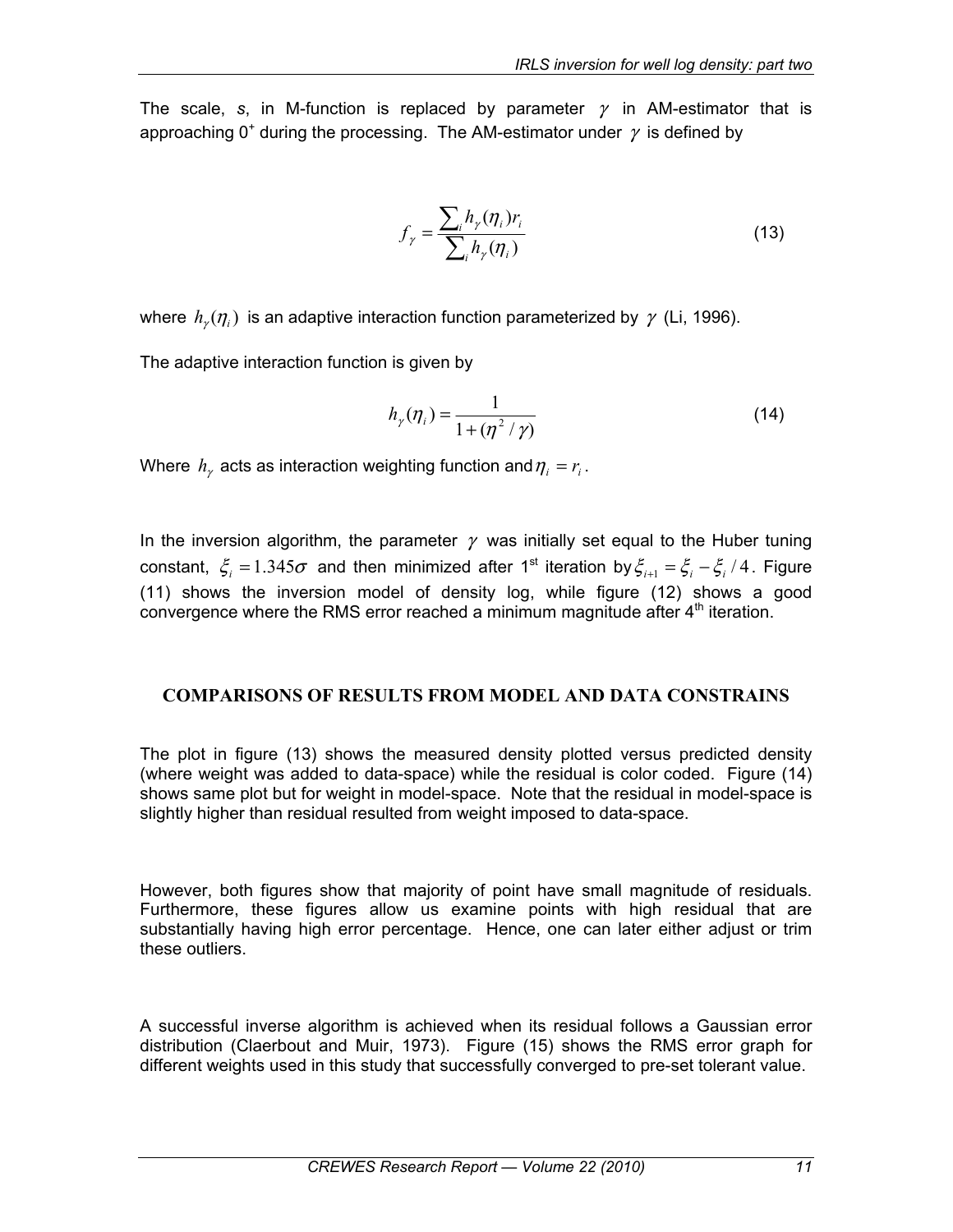

FIG.11. Well 08-08: IRLS inversion of density log using AM- weight function.



FIG.12. Well 08-08: RMS error during IRLS inversion using AM- weight function.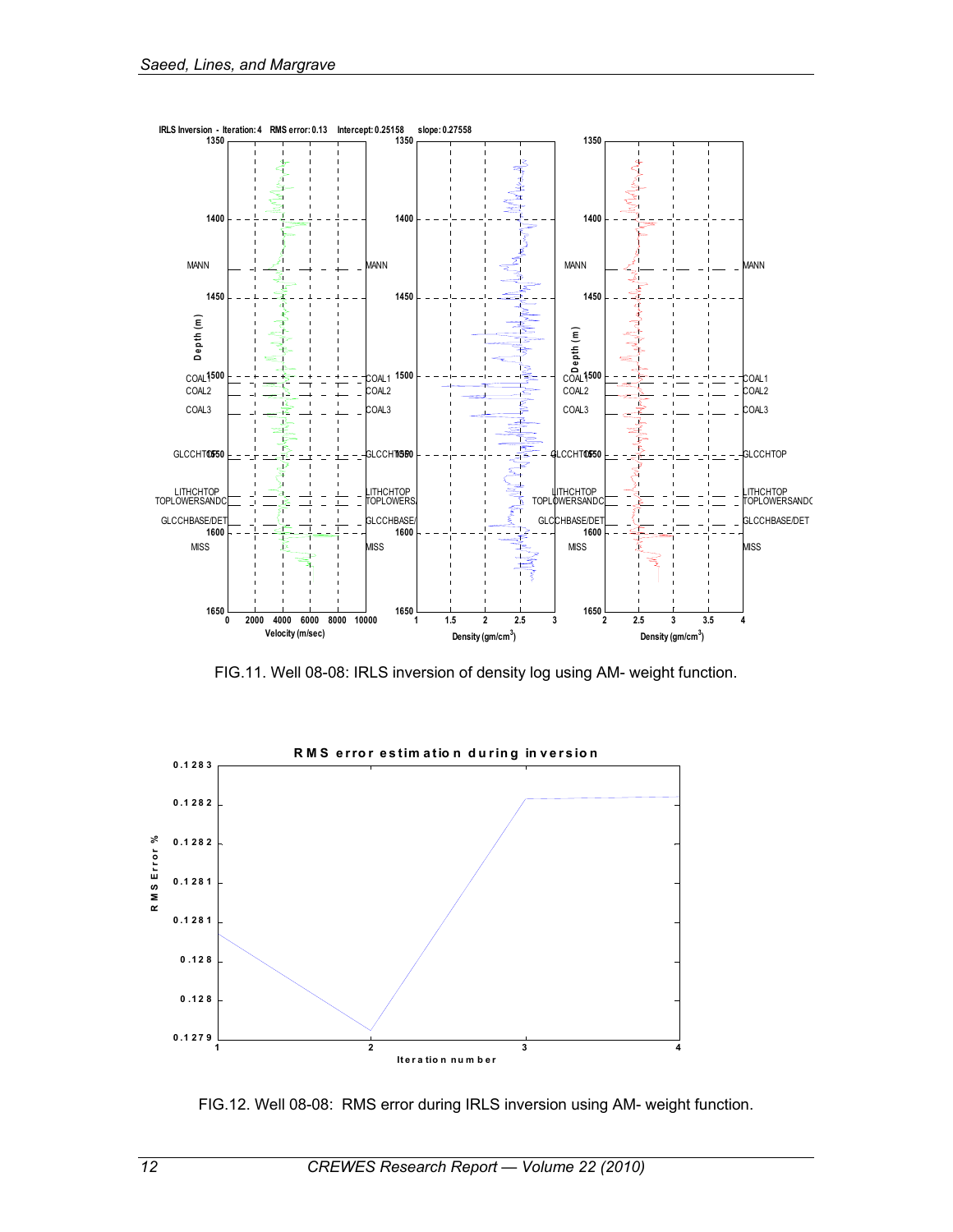

FIG.13. Well 08-08: Measured versus predicted density log with residual color-code. Constrains applied in data-space.



FIG.14. Well 08-08: Measured versus predicted density log with residual color-code. Constrains applied in model-space.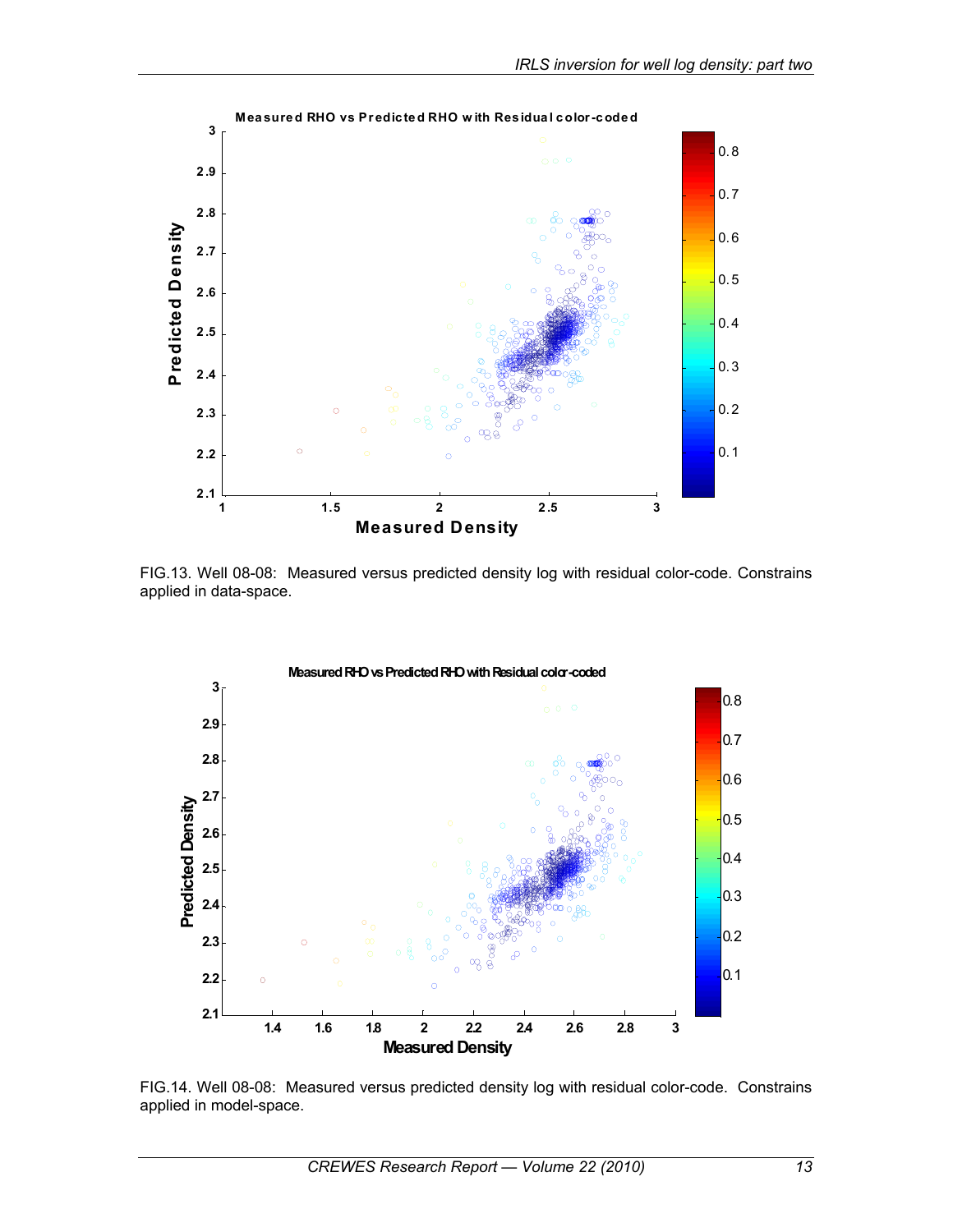

FIG.15. Well 08-08: RMS Error during IRLS inversion using different weight functions.

Improving the signal to noise ratio by focusing predicted data is one of many advantages of inverse problem. In figure (16), the measured density (left panel) and inverted density (right panel) are plotted against Vp/Vs. Two major regions of densities can be recognized in the predicted density panel. The first region that represents the sandstone has density in the range of 2.5 -2.8 gm/cm<sup>3</sup>, while the second region that would represent carbonate rock, has density range of  $\leq 2.8$  gm/cm<sup>3</sup>.

#### **IRLS INVERSION OF NOISY DATA LOG**

Cycle skipping is a serious problem in density well logging. Those outliers mask good portion of the log if not manipulated. Frequent repeating of cycle skipping could also result from equipment malfunctions that produce erroneous density values. These abnormal values are highly inconsistent with other density values, making the density log less interpretive. Such problem can be overcome by utilizing robust inversion (Claerbout and Muir, 1973) algorithm, which is less sensitive to these outliers when proper weight constrains are incorporated in the inverse problem.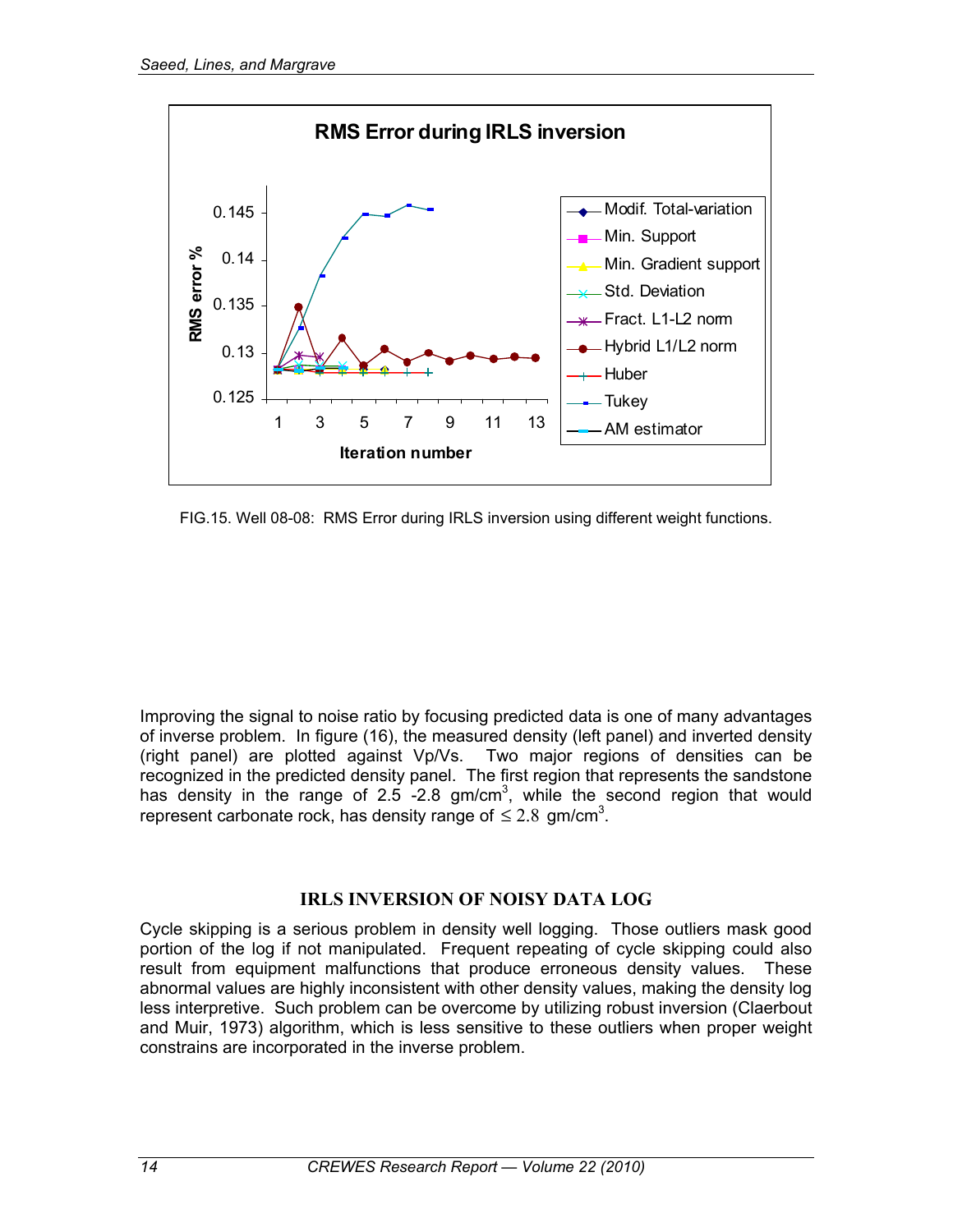

FIG.16. Observed and inverted density versus Vp/Vs.

Since the inverse algorithm used in this study relies mainly only the sonic P-wave velocity,  $V_{P}$ , in generating synthetic density data, random noise of magnitude of 5% with zero mean and variance not equal to 1 were added to the sonic log. The Huber weight method is used during the inversion of this noisy data.

Figure (17) shows the inverted log of noisy data, while figure (18) shows the RMS error. The inverted density log still shows major events that are corresponding to lithology change are mapped well, but with less resolution compared to the noise-free data showed earlier in figure (9).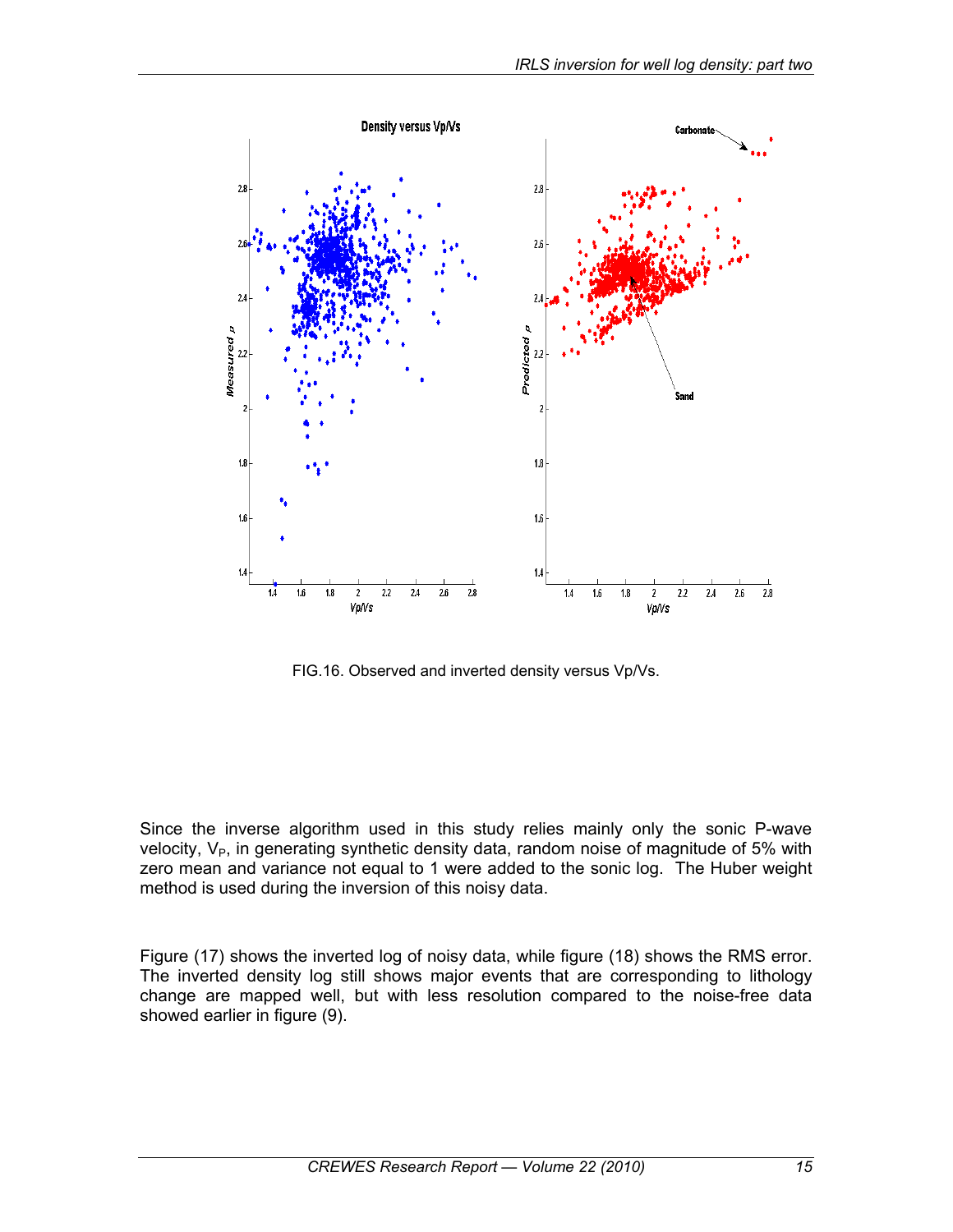

FIG.17. Well 08-08: IRLS inversion of noisy density log using AM- weight function.



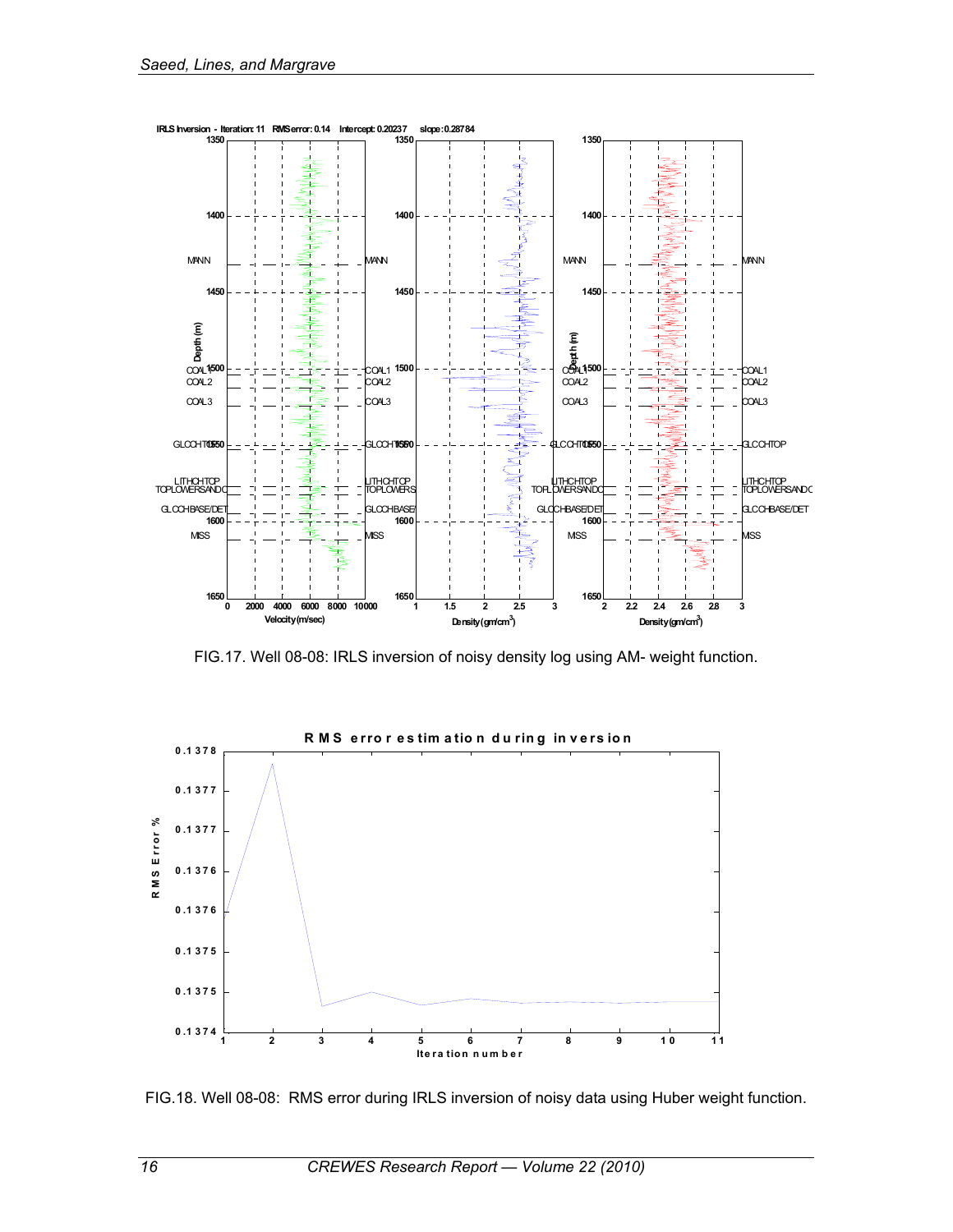#### **PREDICTED DENSITY LOG FROM JOINT-INVERSION OF V<sub>P</sub> & V<sub>S</sub> LOGS**

*Russell et al*., (2004) used multi-regression method so as to improve the mud-rock line estimation. The regression method was done separately for each log and estimated attribute were compiled to predict sonic shear log.

In this study, joint inversion of sonic Vp and Vs logs were done simultaneously to predict density log. In order to accomplish this inverse scheme, equation (1) has been modified to have two different operators, where estimated residuals from each log can be applied independently, and also to have different damping factor applied to each log. The model regularization operator was set to be firs-order difference operator. The joint-inverse equation is written as

 $\left| (G_1^T W_{d_1}^T W_{d_1} G_1 + \lambda_1 W_{m}^T W_{m}) + (G_2^T W_{d_2}^T W_{d_2} G_2 + \lambda_2 W_{m}^T W_{m}) \right| m = \left| (G_1^T W_{d_1}^T W_{d_1} d) + (G_2^T W_{d_2}^T W_{d_2} d) \right|$ *d T d T d T m T*  $d_2$   $u_2$   $v_1$   $v_m$ *T d T m T*  $d_1 \cup_1 \cdots \cup_n$ *T*  ${}^{T}W_{d_1}^{T}W_{d_1}G_1 + \lambda_1 W_m^{T}W_m + (G_2^{T}W_{d_1}^{T}W_{d_2}G_2 + \lambda_2 W_m^{T}W_m)$   $m = [(G_1^{T}W_{d_1}^{T}W_{d_1}d) + (G_2^{T}W_{d_2}^{T}W_{d_2}d)]$ (15)

Figure (19) shows the inversion of density log using joint-inversion equation (15). The predict model for each log as well as total logs were plotted together. The predict density log using Vp and total logs show very good resemblances. However, there is a shift-gap between measured density and predict density when using Vs log calculating predict density log. This can be attributed to the different physical properties that were used in inverse operators, knowing that Vp magnitude is almost double Vs values. Figure (20), displays predicted density using Vp log and total logs, while figure (21) shows RMS error of individual log as well as for total logs. The final model converged within 2 iterations.

#### **CONCLUSIONS**

Regardless of noise level, the re-weighted inverse algorithm of density log shows fast convergence to a lowest *RMS-error* value within few numbers of iterations. The weighted constrain functions imposed in the data-space produce blocky sections with small residual magnitude compared to constrain added in model-space. The *RMS* error curve shows some improvements, as algorithm converges towards final model. The sand baseline can be easily recognized from inverted density log. The scatter display of inverted density log versus Vp/Vs log can aid in lithology discrimination. The joint inversion of multi logs further improves the predicted density log.

#### **ACKNOWLEDGEMENTS**

Thanks to Dr. Brian Russell of Hampson-Russell Co., for constructive suggestions to this study, and all of the CREWES sponsors.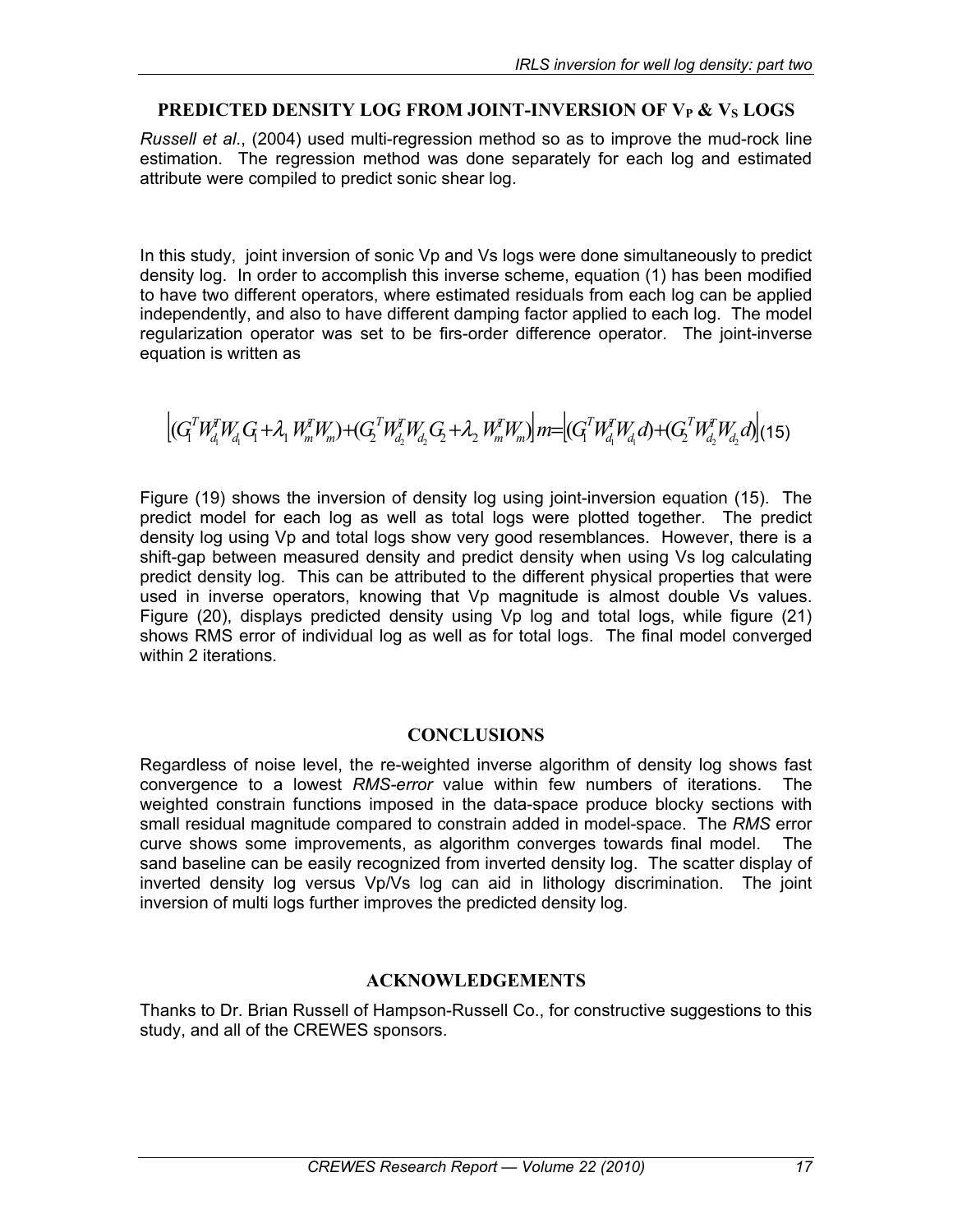

FIG.19 Well 08-08: IRLS joint inversion of Vp & Vs to predict density log using Huber weight.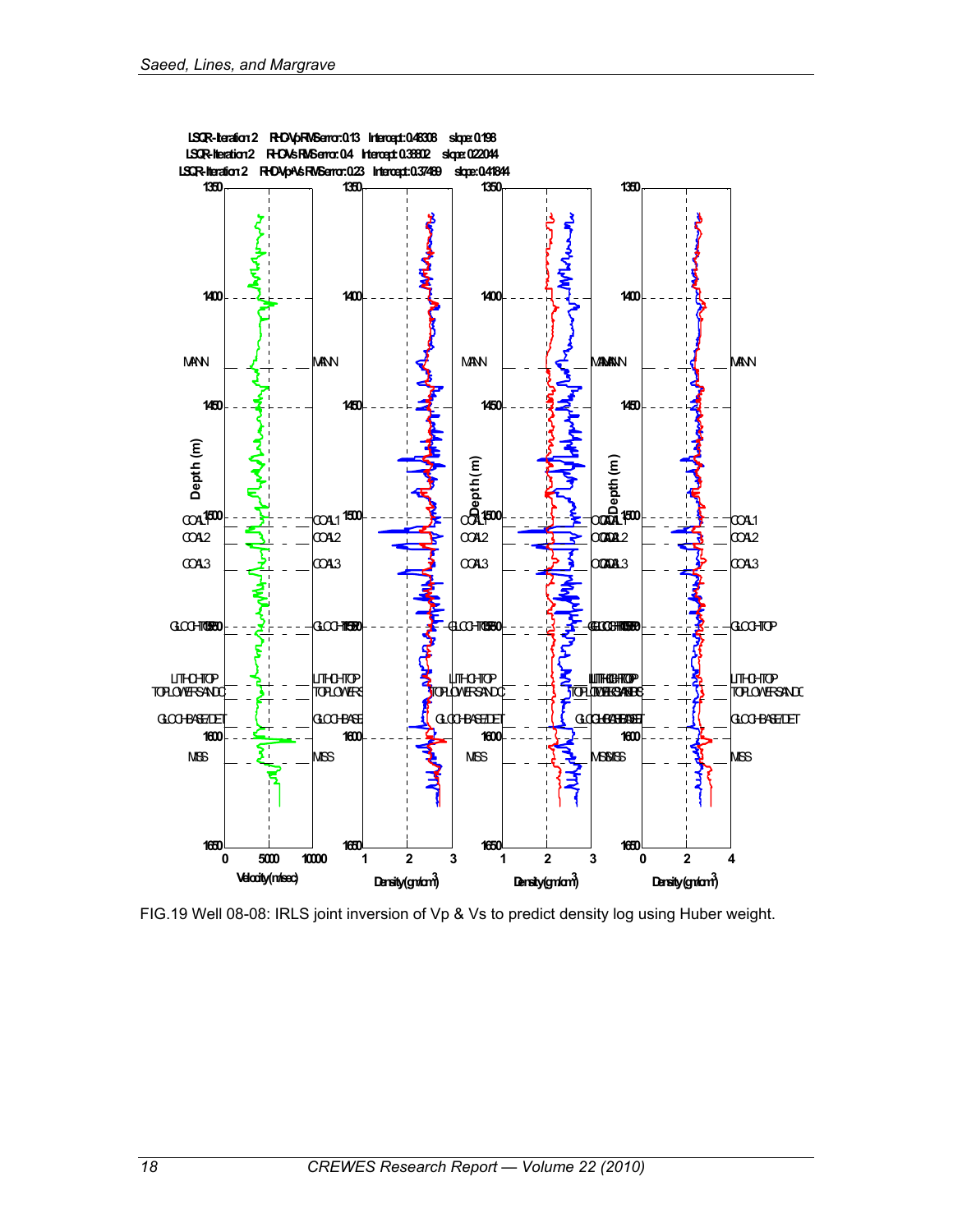

FIG.20. Well 08-08: IRLS joint inversion of Vp & Vs to predict density log.